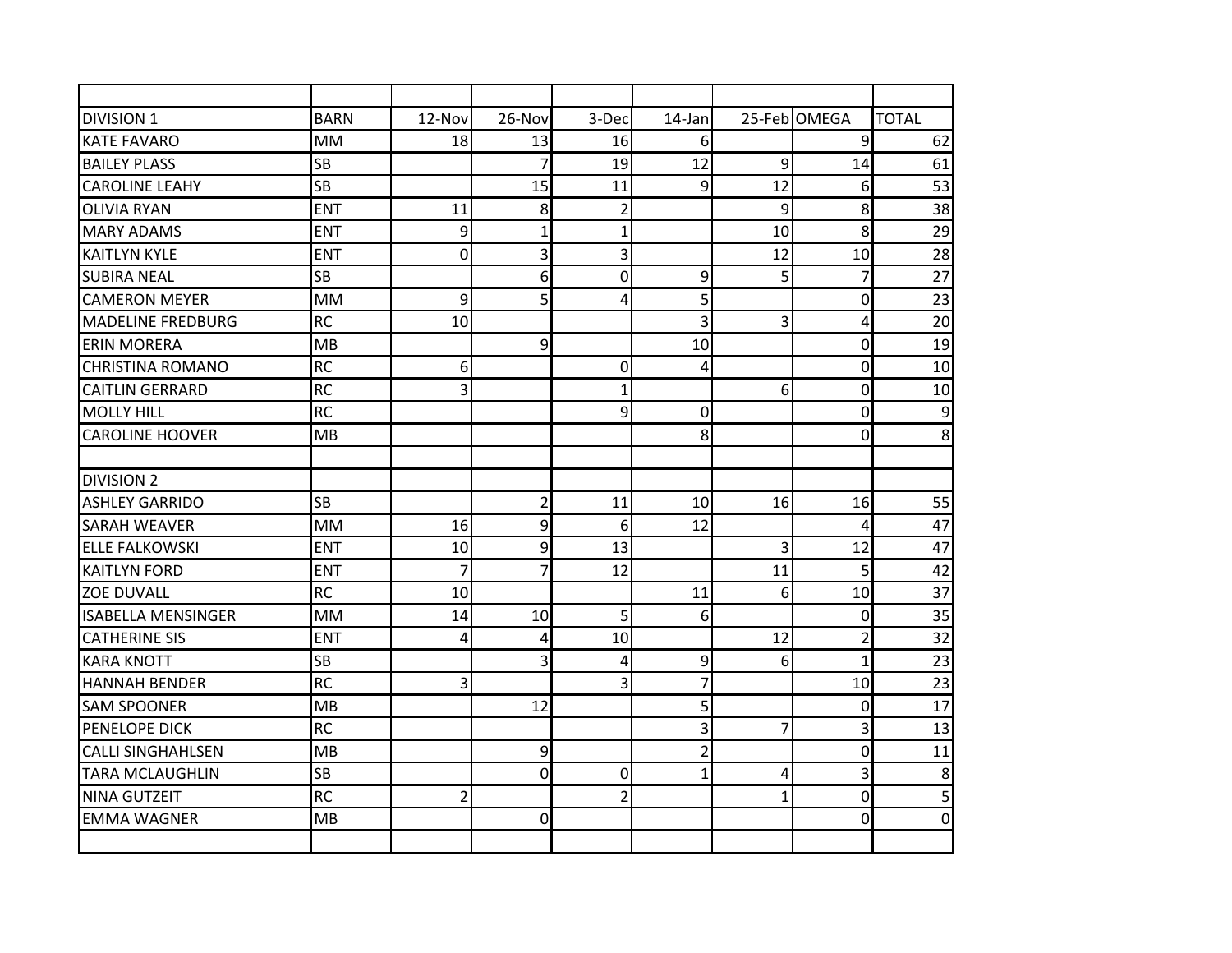| <b>DIVISION 3</b>         |            |        |                |                |              |                |                |       |
|---------------------------|------------|--------|----------------|----------------|--------------|----------------|----------------|-------|
| <b>KAYLEE GARRIDO</b>     | <b>SB</b>  |        | 4              | 14             | 9            | 14             | 17             | 58    |
| <b>MADDY WILSON</b>       | <b>SB</b>  |        | 8              | 9              | 13           | 12             | 15             | 57    |
| <b>VICTORIA HANBURY</b>   | <b>MM</b>  | 11     | 19             | 6              | 12           |                | 3              | 51    |
| <b>SALLY GREENE</b>       | <b>ENT</b> | 15     | $\overline{2}$ | 14             |              | 3              | 9              | 43    |
| MACKENZIE BINGHAM         | <b>ENT</b> | 15     | 6              | $\mathbf 1$    |              | 10             | 8              | 40    |
| <b>BIANCA BONNER</b>      | <b>ENT</b> | 11     |                | 0              |              | 16             | $\mathbf{1}$   | 28    |
| <b>LEXI KINNEY</b>        | <b>SB</b>  |        | 12             | 15             |              |                | 0              | 27    |
| <b>LUCY PORTER</b>        | <b>RC</b>  | 6      |                | 3              |              | 9              | $\mathbf{8}$   | 26    |
| <b>OLIVIA LEVIE</b>       | MB         |        | 8              |                | 13           |                | $\overline{0}$ | 21    |
| <b>GENEVIEVE CULLEN</b>   | MB         |        | 7              |                | 12           |                | 0              | 19    |
| <b>CAITLIN SHIRVINSKI</b> | <b>RC</b>  | 8      |                | 0              | 5            | $\mathbf{1}$   | 5              | 19    |
| <b>LUCY GLENSHAW</b>      | <b>RC</b>  |        |                | 4              | $\mathbf{1}$ | $\overline{1}$ | $\overline{0}$ | $6\,$ |
|                           |            |        |                |                |              |                |                |       |
| <b>DIVISION 4</b>         |            |        |                |                |              |                |                |       |
| <b>ABBY TALCOTT</b>       | <b>SB</b>  |        | $\sqrt{4}$     | 16             | 14           | 9              | 21             | 64    |
| <b>RILEY MCLAUGHLIN</b>   | <b>SB</b>  |        | 10             | 10             | 5            | 17             | 11             | 53    |
| <b>MOLLY ELKJAER</b>      | <b>RC</b>  | 16     |                | 3              | 7            | 13             | 10             | 49    |
| <b>MADISON PARKS</b>      | <b>ENT</b> | 15     | 8              | 5              |              | 13             | 6 <sup>1</sup> | 47    |
| <b>LAUREN HOOVER</b>      | <b>ENT</b> | 14     | 6              | 6              |              | 11             | $\overline{7}$ | 44    |
| <b>JAYLYN VINES</b>       | MM         |        |                | 19             | 13           |                | 11             | 43    |
| <b>GRACE BREITENBECK</b>  | MM         | 11     | 14             |                |              |                | $\mathbf 0$    | 25    |
| <b>CELIA MORRAL</b>       | MB         |        | 10             |                | 13           |                | $\overline{0}$ | 23    |
| <b>NADIA LANGER</b>       | MB         |        | 3              |                | 13           |                | $\overline{0}$ | 16    |
| SAMANTHA GRANT            | <b>ENT</b> | 7      | $\overline{2}$ | $\overline{7}$ |              |                | 0              | 16    |
|                           |            |        |                |                |              |                |                |       |
|                           |            |        |                |                |              |                |                |       |
|                           |            |        |                |                |              |                |                |       |
|                           |            |        |                |                |              |                |                |       |
|                           |            |        |                |                |              |                |                |       |
| <b>TEAM SCORES</b>        | 12-Nov     | 26-Nov | 3-Dec          | 14-Jan         |              | 25-Feb OMEGA   | <b>TOTAL</b>   |       |
| <b>SOUTH BREEZE</b>       |            | 60     | 73             | 61             | 72           | 85             | 351            |       |
| <b>ENTICEMENT</b>         | 72         | 46     | 54             |                | 73           | 61             | 306            |       |
| <b>MERRYMOUNT</b>         | 65         | 66     | 56             | 51             |              | 36             | 274            |       |